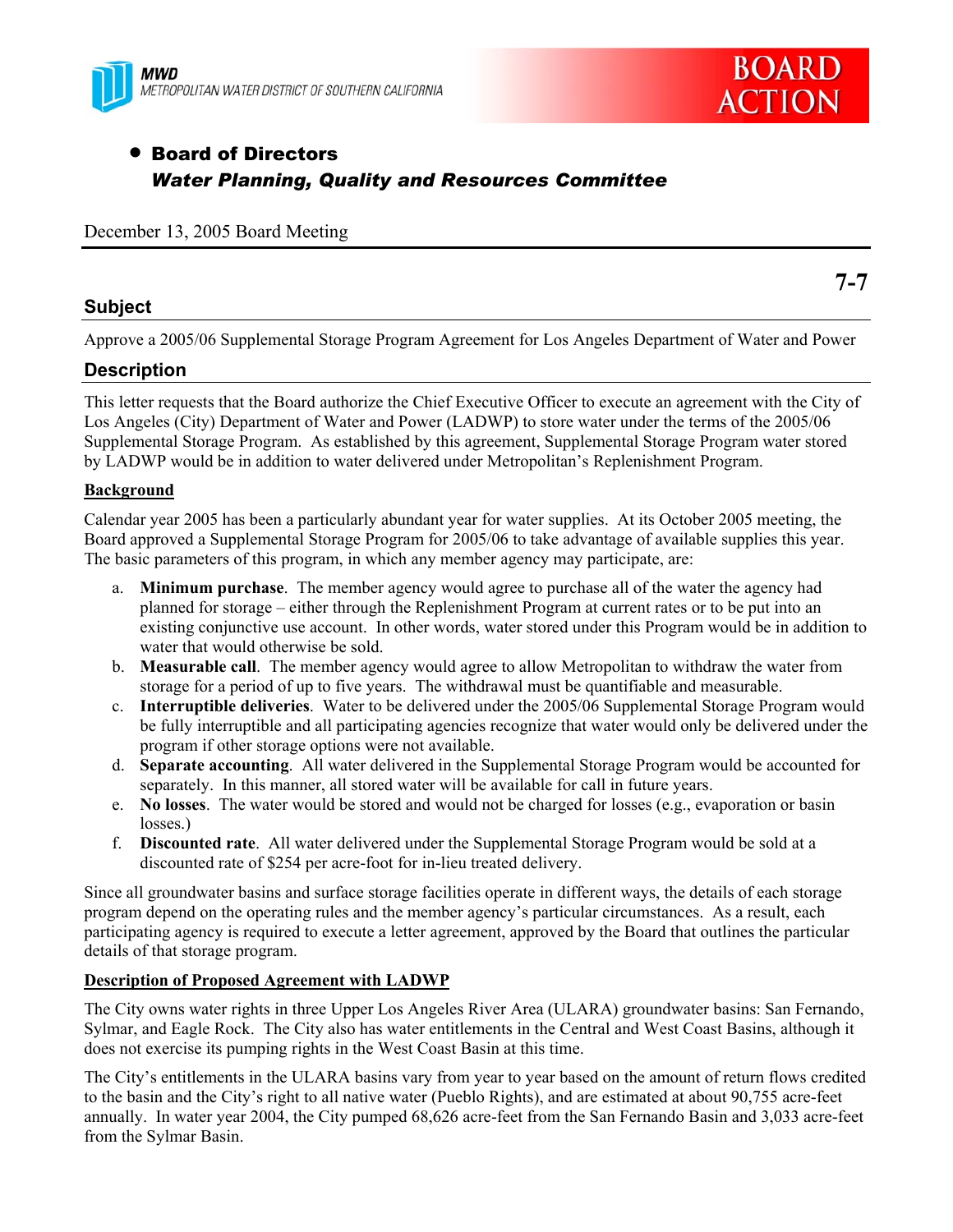The City's entitlements in the ULARA basins were established by a Judgment. The Judgment was based on maintaining a safe yield operation for the basins so that groundwater extractions over the long-term are maintained in a way that does not create an overdraft condition in the basin. Under the Judgment, any portion of the City's entitlement that is not produced in a given year is credited as stored water. Stored water credits may accumulate over time, and can be used by the City to supplement its annual San Fernando Basin entitlement. As of October 2004, the City had a stored water credit of approximately 286,000 acre-feet in the San Fernando Basin and approximately 6,000 acre-feet in the Sylmar Basin.

The City's entitlements in the Central and West Coast basins were also established by Judgments. The City has an annual entitlement to 15,000 acre-feet per year in the Central basin. Under the Judgment, the City can carry over up to 20 percent of its entitlement (or 3,000 acre-feet) not produced in any given year, thereby increasing its entitlement for the following year up to 18,000 acre-feet. The City uses its carry-over storage for operational flexibility.

Recharge of the San Fernando Basin is accomplished by return flow credits and spreading native water at groundwater spreading ground facilities. Because the ULARA basins rely on native water for recharge, groundwater producers are not required to provide replenishment water. The City only recently started participating in Metropolitan's Replenishment program. Its average certified replenishment in-lieu deliveries for the two most recent fiscal years are 24,972 acre-feet. The Water Replenishment District manages recharge of the Central basin.

## **Proposal**

The proposed rate for water sold under the Supplemental Storage Program is \$254 per acre-foot for treated in-lieu deliveries in 2005/06, as approved by the Board in October 2005.

As more fully described in the principles for a letter agreement included in **Attachment 1**, in exchange for the lower rate:

- For a period of up to five years, Metropolitan would be able to call upon LADWP to increase its groundwater production as much as 10,000 acre-feet above its Annual Operating Plan for the ULARA and Central basins. Metropolitan would have the right to ask for increased pumping until September 30 of each year, providing Metropolitan with the opportunity to assess water supply conditions before making a call on this water.
- If LADWP declines to perform or pumping does not achieve the target levels, the water will be repriced at the applicable Tier 2 Full Service rate in effect at the time the water is called.
- The Supplemental Storage Program water would be delivered in-lieu and the deliveries to LADWP are fully interruptible.
- Metropolitan will not reimburse LADWP for any operations and maintenance or electric costs associated with a call on the Supplemental Storage Program water.
- There are no basin losses or storage fees on the Supplemental Storage Program water.
- Metropolitan would work through an Operating Committee, which will be established, to coordinate, reconcile and manage the program.

This program provides regional benefits to other member agencies as well as benefits to LADWP. The regional benefit is the ability to deliver water in a surplus supply year for use in a future dry year. The local benefit is the ability to move more water into the basin today, increasing basin levels at a favorable cost.

## **Policy**

Metropolitan Water District Administrative Code Section 4206: Carryover Storage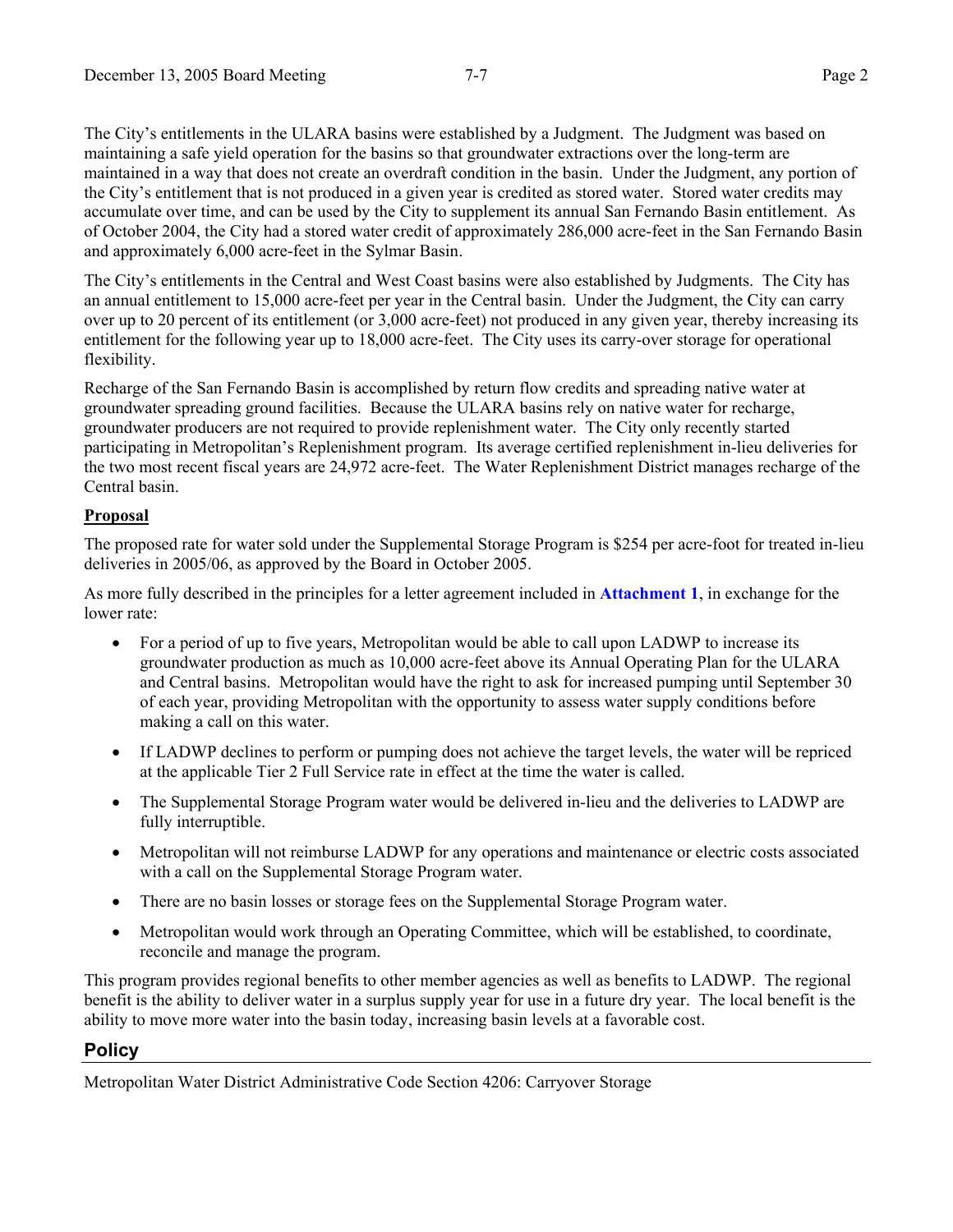## **California Environmental Quality Act (CEQA)**

CEQA determination for Option #1:

The proposed actions are categorically exempt under the provisions of CEQA and the State CEQA Guidelines. The proposed actions involve the storage of supplemental water at the ULARA and Central basins involving negligible or no expansion of use and no possibility of significantly impacting the physical environment. Accordingly, the proposed actions qualify under a Class 1 Categorical Exemption (Section 15301 of the State CEQA Guidelines). In addition, the fiscal aspects of the Supplemental Storage Program agreement with LADWP are not subject to CEQA because they involve other government fiscal activities, which do not involve any commitment to any specific project, which may result in a potentially significant physical impact on the environment (Section 15378(b)(4) of the State CEQA Guidelines).

The CEQA determination is: Determine that pursuant to CEQA, the proposed actions qualify under a Categorical Exemption (Class 1, Section 15301 of the State CEQA Guidelines). In addition, the fiscal aspect of the Supplemental Storage Program agreement is not subject to CEQA (Section 15378(b)(4) of the State CEQA Guidelines).

CEQA determination for Option #2:

None required

## **Board Options/Fiscal Impacts**

### **Option #1**

Adopt the CEQA determination and authorize the Chief Executive Officer to execute an agreement with LADWP to purchase and store water under the Supplemental Storage Program based on the principles in **Attachment 1**.

**Fiscal Impact:** Approximately \$5.1 million in additional sales revenue if 20,000 acre-feet of water is stored at the Supplemental Storage Rate

### **Option #2**

Do not authorize the Chief Executive Officer to execute a supplemental storage agreement with LADWP, and direct staff to modify the proposal.

**Fiscal Impact:** Fiscal impact would depend on resulting changes.

### **Staff Recommendation**

Option #1

*Brian G. Thomas Chief Financial Officer* 

11/17/2005 *Date* 

 $C.M$ 11/21/2005 *Debra C. Man* 

*Interim CEO/General Manager* 

*Date* 

**Attachment 1 – Principles for a Letter Agreement between Metropolitan Water District of Southern California and City of Los Angeles Department of Water and Power**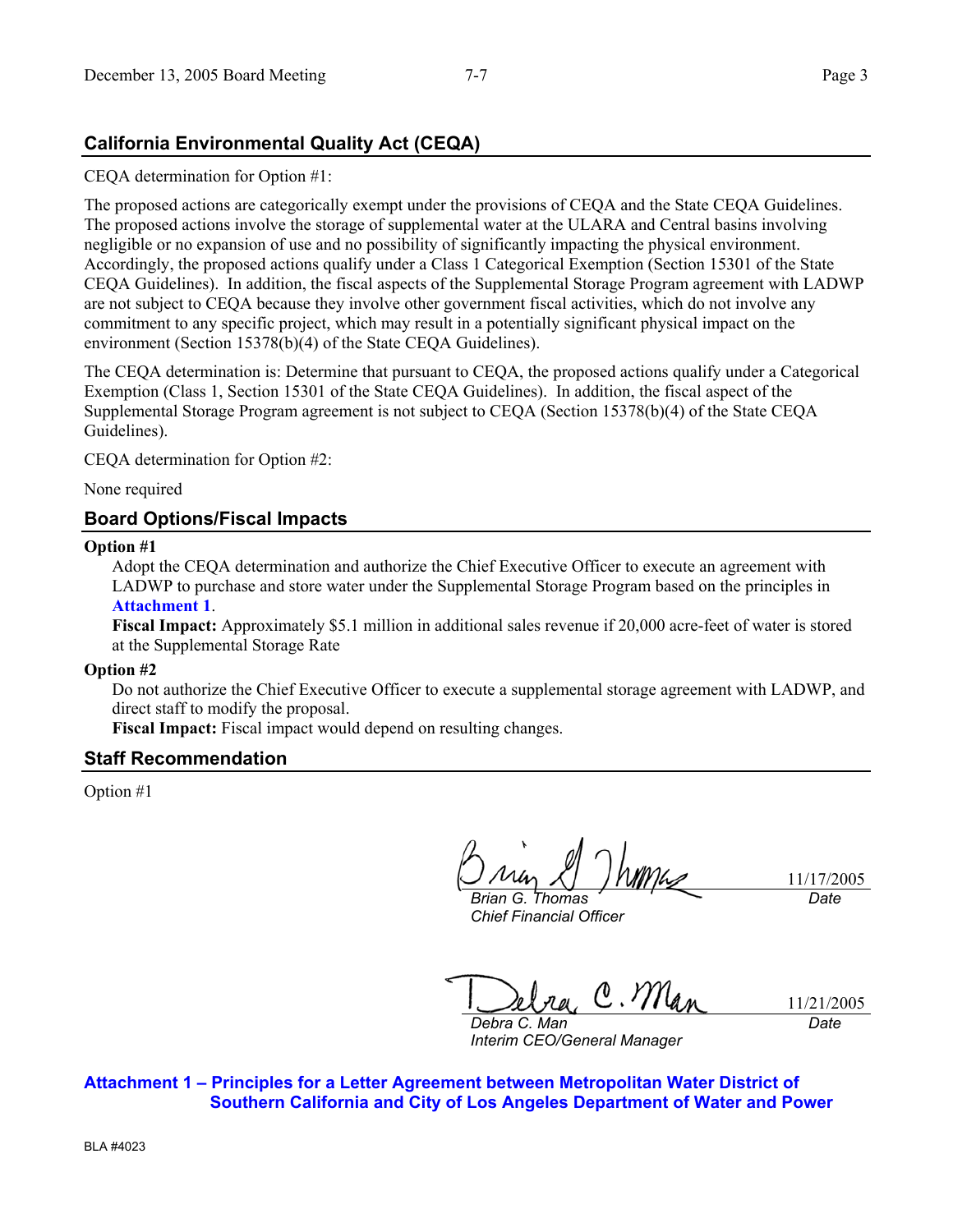## **PRINCIPLES FOR A LETTER AGREEMENT BETWEEN METROPOLITAN WATER DISTRICT OF SOUTHERN CALIFORNIA AND CITY OF LOS ANGELES DEPARTMENT OF WATER AND POWER FOR A 2005-2006 SUPPLEMENTAL STORAGE PROGRAM**

- **1. Minimum Purchase**. Supplemental Storage Program water will not be available pursuant to the agreement unless LADWP purchases at least 24,972 acre-feet of water during fiscal year 2005/06 under Metropolitan's Replenishment Program at board-approved Replenishment Rates to the extent that Metropolitan makes available such supplies. These purchases may be made via direct or in-lieu means.
- **2. Supplemental Storage Program Purchases**. All additional in-lieu purchases for groundwater storage by LADWP (in excess of the minimum purchase required by Section 1 and minimum delivery required by Section 8) shall be made at the Supplemental Storage Program Rate of \$254/acre-foot, up to a maximum of 20,000 acre-feet. This rate shall be effective for all in-lieu groundwater storage purchases made during the fiscal year beginning on July 1, 2005 and ending on June 30, 2006, provided the minimum Replenishment Program deliveries required by Section 1 have been accomplished. LADWP will be invoiced for delivery of Supplemental Storage Program water, including any applicable Supplemental Storage Program credits first applied against Treated Water purchases and reconciliation adjustments. If LADWP has not made the minimum purchases required by Section 1, no water will be delivered to LADWP pursuant to the agreement at the Supplemental Storage Program Rate and the agreement will automatically terminate. Total Replenishment Program and Supplemental Storage Program water purchases shall not exceed LADWP's extraction right during this year for the Upper Los Angeles River Area ("ULARA") basin and shall not exceed carryover rights in the Central Basin or the terms of an approved storage and extraction agreement with the Water Replenishment District of Southern California in Central Basin.
- **3. Administrative Procedures.** Except as expressly provided in the agreement, the practices and procedures regarding Supplemental Storage Program water will be consistent with practices and procedures under Metropolitan's Administrative Code Section 4514 (Replenishment Service) and the most current Replenishment Service Handbook.
- **4. Call Provisions**. Metropolitan shall have the right to request that LADWP increase its Basin Pumping by up to 10,000 acre-feet above the greater of LADWP's extraction right or planned groundwater production as outlined in LADWP's Annual Operating Plan in any fiscal year through June 30, 2011. LADWP shall complete and submit its Annual Operating Plan for the upcoming fiscal year to Metropolitan not later than May 1 of each year for both the Central and ULARA basins. This request shall be made after May 15, but no later than September 30 of each year. In no case shall Metropolitan's cumulative requests be for more than the amount of water purchased under the Supplemental Storage Program. During the water year, if conditions significantly change for Metropolitan after a request for an increase in Basin Pumping has been made, the Operating Committee, defined in Section 6, will convene to consider revised operations to store water. Parties will use "best efforts" to accomplish this in a timely manner.
- **5. Storage and Extraction Costs**. Metropolitan shall not be responsible for any costs related to storing water or stored water extraction, including extraction fees, basin storage fees, or basin losses.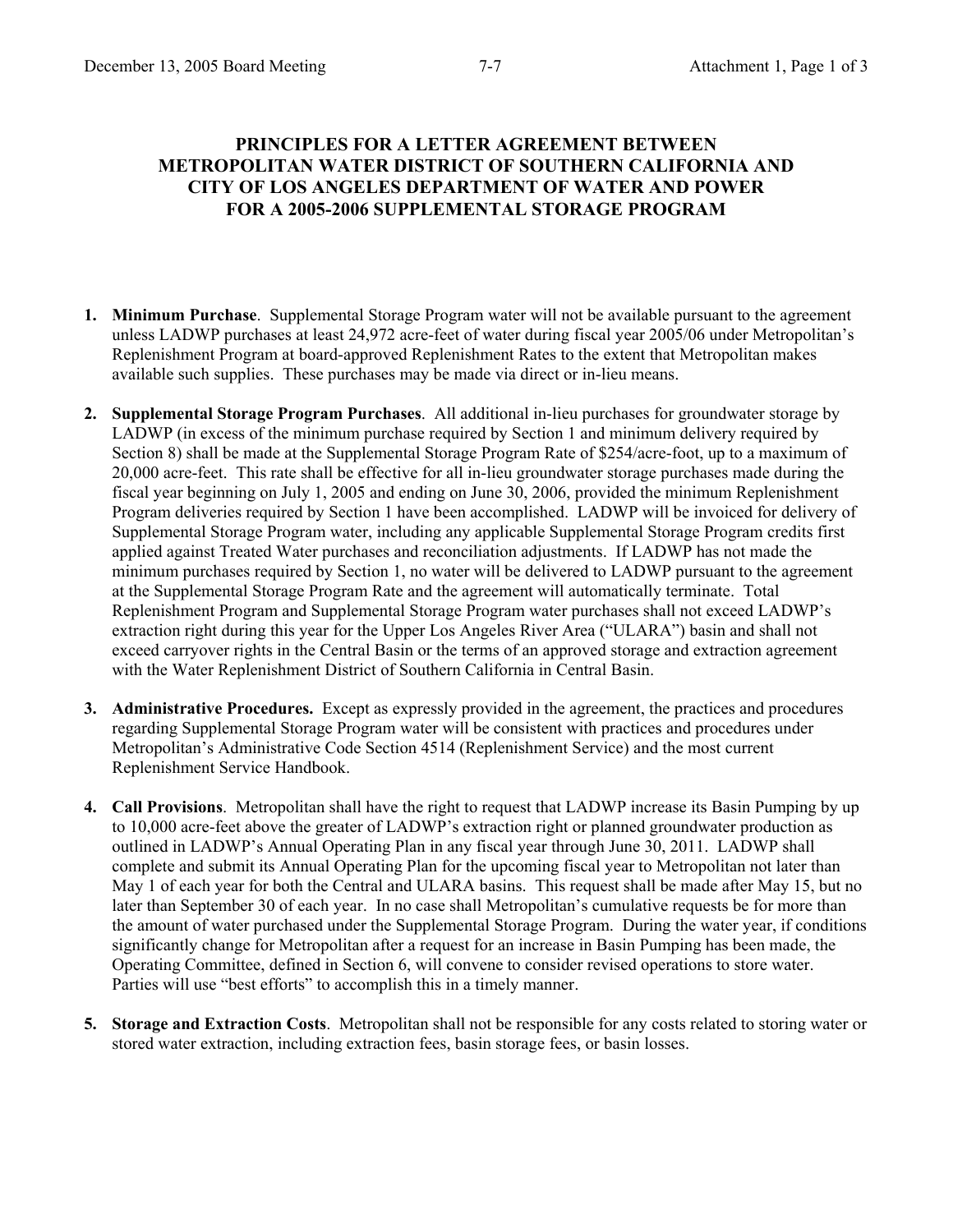- **6. Actual Extraction.** Actual extraction shall be reconciled by an Operating Committee, consisting of two representatives from LADWP and two representatives from Metropolitan. LADWP shall provide to the Operating Committee a report prepared by LADWP for the Watermasters in each basin detailing extractions for the year. If necessary the Operating Committee shall verify the extraction amounts using the annual reports by the appropriate Watermaster(s) and reconcile its performance assessment under the Supplemental Storage Program.
- **7. Insufficient Production.** If Metropolitan requests an increase in pumping, and LADWP does not increase pumping to the level of the request, Metropolitan shall bill LADWP, and LADWP shall pay, for all water that would have been produced at the increased pumping level requested at the bundled Treated Tier 2 Rate in effect at the time of the Call. That is, Metropolitan will bill LADWP for the difference between the then effective bundled Treated Tier 2 Rate and \$254/acre-foot.
- **8. Minimum Deliveries**. A minimum of 1,000 acre-feet of water must be purchased for groundwater storage under the Supplemental Storage Program to qualify such purchases for the Supplemental Storage Program Rate. If, after reconciliation, less than 1,000 acre-feet or additional increments of less than 1,000 acre-feet have been delivered, the amount under 1,000 acre-feet will be billed under the Replenishment Rate. Also, if less than 1,000 acre-feet of water have been delivered by June 30, 2006, which means that no water was stored under the Supplemental Storage Program, the agreement automatically terminates on July 1, 2006; provided that Sections 3, 5, 14, and 15 shall remain in force notwithstanding termination and any water delivered under the agreement will be credited to the Replenishment Program and billed accordingly.
- **9. Term of Call**. Metropolitan shall retain the right to call for an increase in pumping for a period of five years, beginning May 2007 and ending June 30, 2011, with such increase to be effective for the following fiscal year. If Metropolitan makes a call by June 30, 2011 for extraction of stored water during fiscal year 2011/12, the provisions in the Agreement are effective until June 30, 2012. If Metropolitan does not make a call for extraction of stored water by June 30, 2011, the agreement automatically terminates; provided that Sections 3, 5, 14, and 15 shall remain in force notwithstanding termination.
- **10. Record**-**keeping**. LADWP shall maintain records of the balance of water purchased under the Supplemental Storage Program and those amounts called. Records shall be confirmed by Metropolitan on an annual basis. The Operating Committee, established pursuant to Section 6, shall monitor and manage the Supplemental Storage Program. Reconciliation of all amounts stored and called under the Supplemental Storage Program shall be completed by the Operating Committee.
- **11. One-year Storage Program**. It is recognized that the storage component of the agreement is a one-year program, and that deliveries of Supplemental Storage Program water will not be available beyond June 30, 2006.
- **12. No Obligation to Call**. Metropolitan is under no obligation to call for an increase in pumping. But, Metropolitan has the ability to call for an increase in pumping in any year for any reason for a period of five years ending June 30, 2011, so long as that increase in pumping does not exceed the balance of water delivered under the Supplemental Storage Program. Metropolitan shall have no right to make a call after June 30, 2011 on any water remaining in the Supplemental Storage Program.
- **13. Coordination.** The Supplemental Storage Program will be coordinated with the Groundwater Producer operating plans that are developed annually to determine potential in-lieu deliveries.